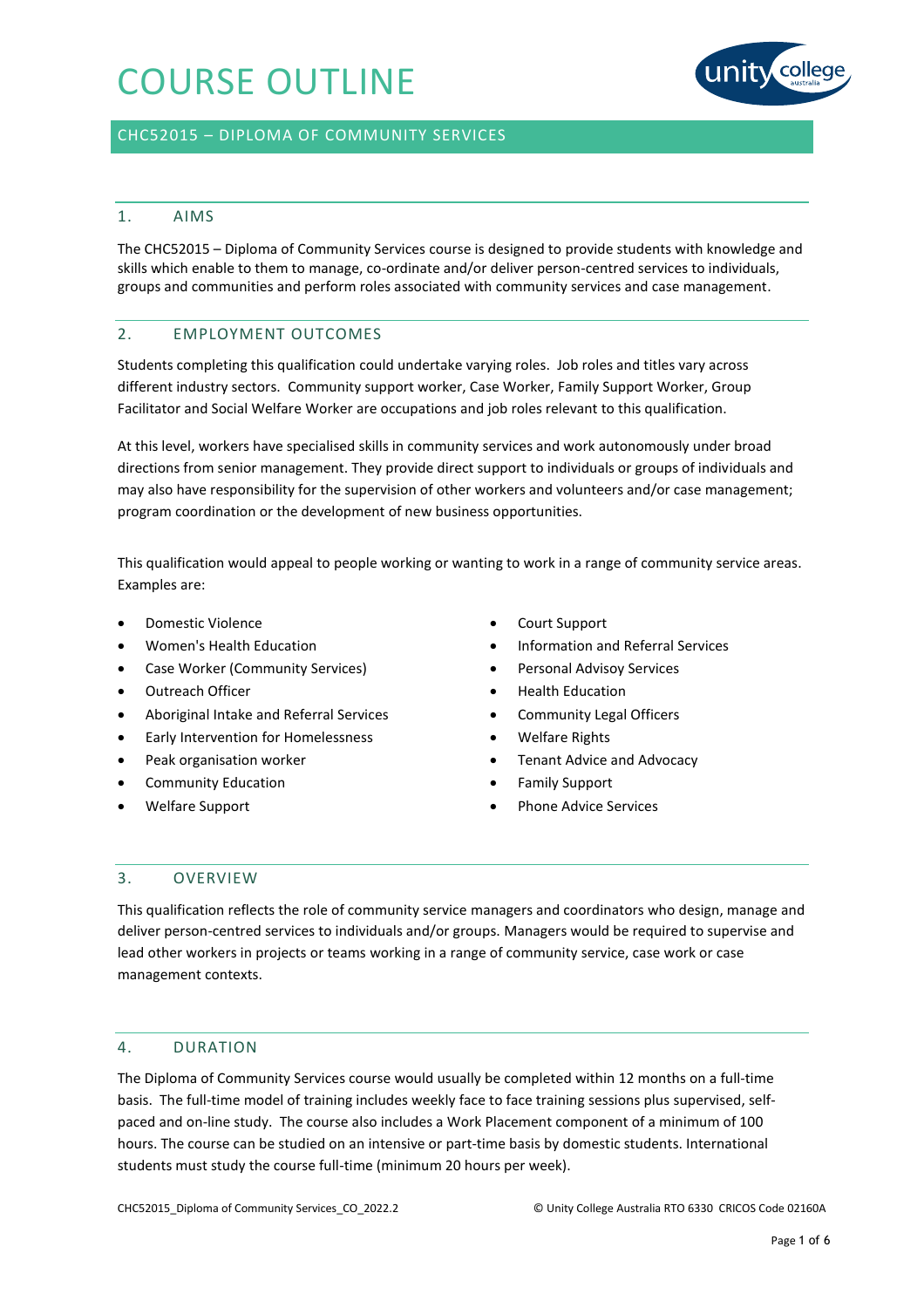

## CHC52015 – DIPLOMA OF COMMUNITY SERVICES

\*Note: the college reserves the right to adjust the delivery mode if required for some or all students due to changes in government restrictions or guidelines, for example during the COVID-19 pandemic. Approval forindividual students to study online must be obtained from the college. All assessment requirements must still be met.

### 5. COSTS 2022

| <b>APPLICATION FEE</b>        |       |
|-------------------------------|-------|
| Domestic Students             | \$150 |
| <b>International Students</b> | \$300 |

### ACADEMIC FEES

| \$5,000  |  |
|----------|--|
| \$3,500  |  |
| \$300    |  |
| \$175    |  |
| \$12,500 |  |
|          |  |

*Note: The College reserves the right to alter fees prior at the start of each academic semester.*

*Course fees apply to both face to face and online delivery modes.* 

*Unity College Australia policies and procedures, including Refunds and Complaints and Appeals, are outlined in the college Handbook and are available on the college website [www.unity.edu.au](http://www.unity.edu.au/)*

### 6. ENTRY REQUIREMENTS

Students applying to study the Diploma of Community Sevices would be expected to have undertaken prior study at the Certificate III and/or Certificate IV level in Community Services, or have experience in the Community Services area or a related industry. Applicants also need to have the required skills to undertake study at this level e.g. completion of Year 12 or equivalent and a general command of spoken and written English to be able to meet industry standards for communication.

General requirements for entry are:

A completed student application form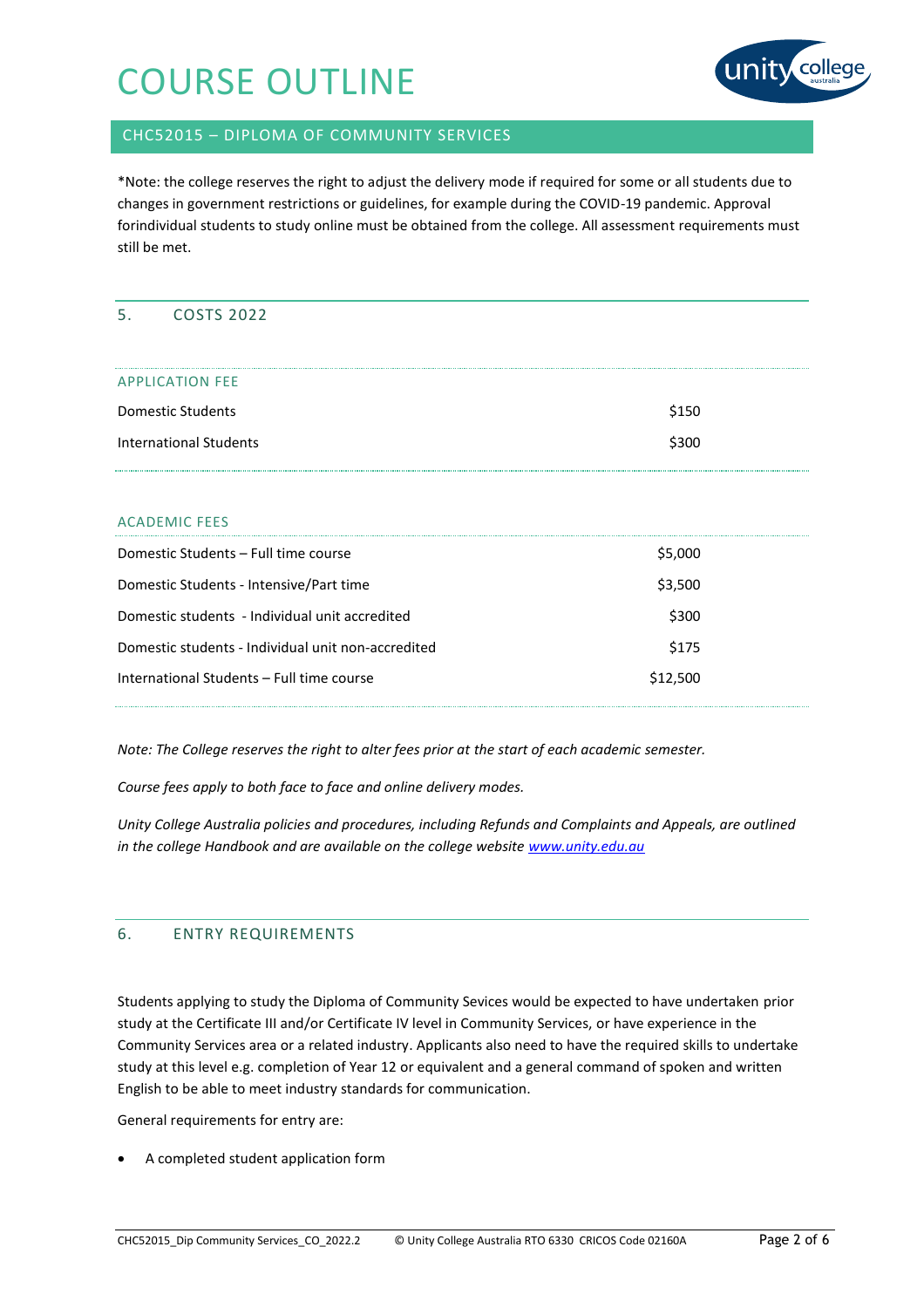

## CHC52015 – DIPLOMA OF COMMUNITY SERVICES

- Completion of prior study in Community Services area and/or experience in the Community Services or a related industry area
- Provide evidence of Language, literacy and numeracy (LLN) skills:
	- International Students: IELTS minimum average level 6.0 (or equivalent)
	- Australian Students: advised LLN evidence may include a Year 12 Senior Secondary Certificate of Education, or competence in LLN at the Australian Core Skills Framework (ACSF) Exit Level 3, or equivalent
- Students should have basic computing skills including the ability to use a word processing package at an elementary level and be able to access the internet.
- Students are able to apply for Recognition of Prior Learning (RPL) for any units of the course for which they have appropriate prior experience. Contact the college on [info@unity.edu.au](mailto:info@unity.edu.au) for more information.

## 7. TRAINING PROCESS

Unity College Australia uses a wide variety of training methods. Actual delivery modes and training and assessment materials may be adapted as needed in order to meet the needs of different student groups. This will be done in consultation with the trainer.

The Diploma of Community Services includes weekly face to face training sessions, supervised workshops and self-paced study, on-line study and a Work Placement component.

- Full-time delivery (suitable for international and domestic students) consisting of a minimum 20 hours per week:
	- o weekly face to face classes, supervised workshops and self-paced study offered over 2 days per week (total 14 hours duration)
	- o on-line training and assessment (6 hours/week)
	- o Work Placement (minimum 100 hours implemented at average of 2.5 hours per week for approximately 40 weeks or by intensives). When implemented this may substitute for supervised self-paced study time.
- Intensive (fulltime) delivery models (suitable for domestic students with prior/current work and study experience and and who demonstrate potential for completion of the course via the following delivery methods):
	- o A series of intensive modules, with associated self-paced and on-line learning and work placement
	- o Evening/day sessions with associated self-paced and on-line learning and work placement

Work placement is undertaken in local community service organisations. This may be on a regular weekly basis or in blocks of several days depending on the organisation. Unity College has established relationships with a number of community service organisations in the Canberra region. The student may also undertake their work placement in an organisation of their choice or in which they are employed. This must be approved by the college and the selected organisation in order to ensure the placement meets the course requirements.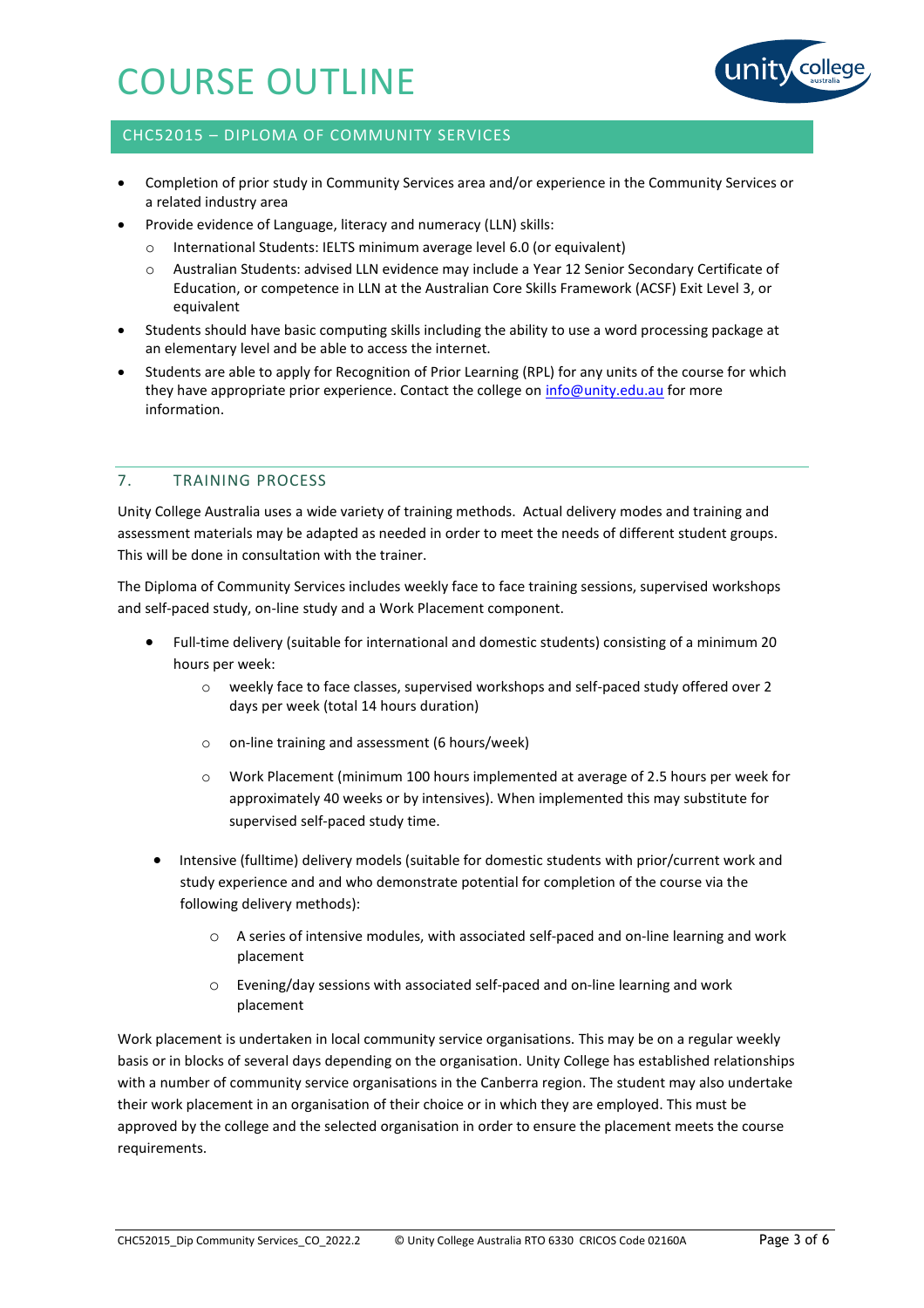## CHC52015 – DIPLOMA OF COMMUNITY SERVICES

Unity College Australia adopts adult-learning principles, and all students are treated as adult learners. Participants in this program are therefore expected to take charge of their own learning process. It is expected that each selected participant will be committed to meeting the requirements of the relevant course and will attend relevant classes and activities and complete all work required for assessment.

It is expected that all program participants will have access to a computer. This is mandatory for successful course completion.

\*Note: the college reserves the right to adjust the delivery mode if required for some or all students due to changes in government restrictions or guidelines, for example during the COVID-19 pandemic. Approval forindividual students to study online must be obtained from the college. All assessment requirements must still be met.

## 8. COURSE STRUCTURE

Australia has a system of national standardisation of training for many industry areas. This system is implemented through the use of training packages (groups of courses) and individual units of competency within a course. This system enables students to get automatic recognition across all accredited government and private training organisations for relevant studies undertaken at any one of them.



In order to achieve the CHC52015 – Diploma of Community Services a minimum of 16 units (8 Core units and 8 Elective Units) must be achieved, along with the completion of 100 hours Work Placement. The course as implemented by UCA does not lead to any specialisation.

| Units of<br>Competency | Code      | <b>Unit Title</b>                                                                    |
|------------------------|-----------|--------------------------------------------------------------------------------------|
| Core                   | CHCCCS007 | Develop and implement service programs                                               |
|                        | CHCCOM003 | Develop workplace communication strategies                                           |
|                        | CHCDEV002 | Analyse impacts of sociological factors on clients in community work<br>and services |
|                        | CHCDIV003 | Manage and promote diversity                                                         |
|                        | CHCLEG003 | Manage legal and ethical compliance                                                  |
|                        | CHCMGT005 | Facilitate workplace debriefing and support processes                                |
|                        | CHCPRP003 | Reflect on and improve own professional practice                                     |

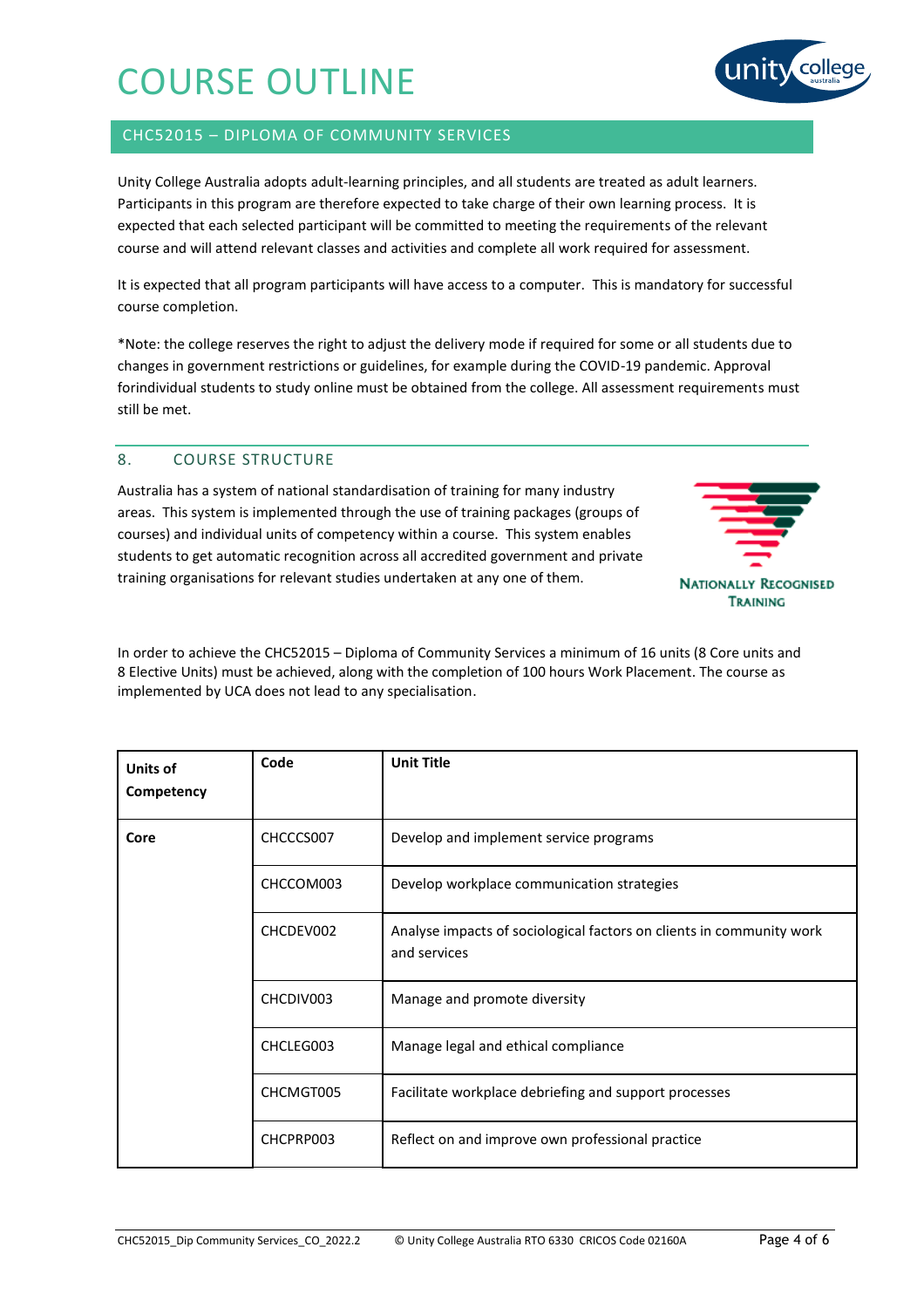

## CHC52015 – DIPLOMA OF COMMUNITY SERVICES

|                                                                                                                            | HLTWHS004 | Manage work health and safety                                    |
|----------------------------------------------------------------------------------------------------------------------------|-----------|------------------------------------------------------------------|
| <b>Sample Electives -</b><br>a minimum of<br>eight (8) Electives<br>must be<br>completed to<br>meet course<br>requirements | CHCCSM004 | Coordinate complex case requirements                             |
|                                                                                                                            | CHCCSM005 | Develop, facilitate and review all aspects of case management    |
|                                                                                                                            | CHCDIV002 | Promote Aboriginal and/or Torres Strait Islander cultural safety |
|                                                                                                                            | CHCMHS011 | Work within a community development framework                    |
|                                                                                                                            | BSBPUB504 | Develop and implement crisis management plans                    |
|                                                                                                                            | CHCMHS001 | Work with people with mental health issues                       |
|                                                                                                                            | CHCPRT001 | Identify and respond to children and young people at risk        |
|                                                                                                                            | CHCCCS019 | Recognise and respond to crisis situations                       |

#### **Packaging Rules:**

The above units of competency form a sample of units from which the training program offered by Unity College Australia will be formed. Other electives may be selected from the training package unit bank, and according to training package rules. Two units may be selected from any endorsed training package or accredited course. Choice of these or other electives enables the college to implement a flexible training plan based on specific needs of individual participants or organisations. All electives chosen will contribute to a valid, industry-supported vocational outcome. Electives are selected based on the needs of the course cohort and competency of the instructor.

### 9. ASSESSMENT OVERVIEW

Assessment in each unit involves:

- attendance and participation
- written assignments, exercises, tests
- tutorial/seminar presentations, role plays (simulated workplace activities)
- journal/process diary completion as applicable
- practical fieldwork and associated log book